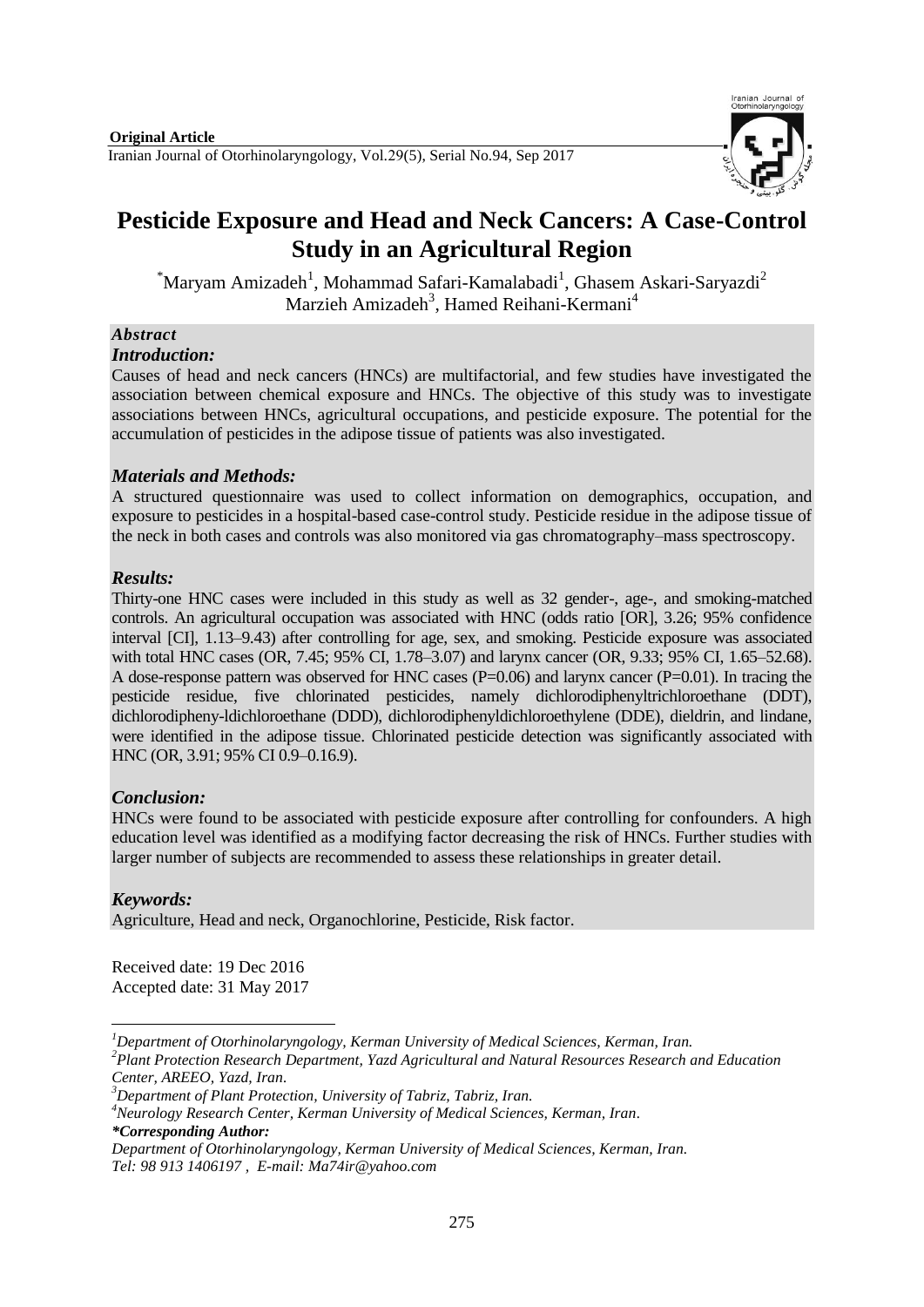#### *Introduction*

Cancer is one of the most important health problems all over the world, and the third highest cause of death in Iran (1). Head and neck cancers (HNCs) are defined as malignant tumors of the airways and upper digestive system (2), and are known to be the sixth most common cancer in the world (3). Cancers of the head and neck are categorized based on the area of the head or neck in which they originate, including the oral cavity, nose, pharynx, larynx, paranasal sinuses and nasal cavity, salivary glands, and thyroid. Larynx cancer is the most widespread type of HNC (4). HNCs accounted for an annual incidence of 690,000 cases (4.9% of all cancers) and almost 375,000 deaths (4.6% of all deaths from cancers) in the world in 2012 (5).

The causes of the different types of cancer are multifactorial and include physical, chemical and biological agents; for example, radiation, solvents, and pathogens (6). Smoking and alcohol are known to be the most common risk factors for HNCs (7). A considerable number of cancer risk factors have been reported in relation to various pesticides (8–10), but few associations between pesticides and cancer have been sufficiently studied in human populations. In particular, very few studies have examined the relationship between pesticides and HNCs, although some researchers have found a positive correlation between pesticides and HNCs (11,12). Pesticides are used for killing pest organisms and include substances that kill weeds (herbicides), insects (insecticides), fungi (fungicides), and rodents (rodenticides), for example. Pesticides have been linked to a wide range of human health hazards, ranging from short-term impacts such as headaches and nausea to chronic impacts such as cancer, allergies, neurological disorders, reproductive disorders, and endocrine disruption (13-15). Pesticides are mostly used in agriculture areas and may affect people who are involved with agricultural practice.

Kerman is the largest province of Iran, and is located in the south-east of the country. Over last 4 decades, the province has enjoyed an economy based primarily on agricultural activities. Kerman is one of the main agricultural regions of Iran and is the largest pistachio producer area all over the world (*ca.*

213300 ha). It is also one of the main regions producing citrus (*ca.* 42000 ha), palm (*ca.* 159300 ha), and vegetables (*ca.* 88300 ha) in Iran. Other fruit trees such as walnut and also cereals are among the other important products from the province (16). A distribution map of the various crops grown in the province of Kerman is shown in Figure 1. Due to the wide variety of crop products and large cultivation area in the Kerman province, various types of pesticides are used in this area (17).



**Fig1:** Schematic representation of crop distribution in the Kerman province (Iran)

Most studies investigating the role of pesticides and cancer risk have been focused on cancers other than HNCs. Data on the relationship between exposure to pesticide and HNCs are rare. Moreover, the actual status of any association between pesticide exposure and disease in Iran is not well documented. The objective of the current study was to determine the relationship between exposure to pesticide and HNCs in the province of Kerman, with it's a substantial agricultural labor force. In addition, the study also evaluated the possibility of pesticide accumulation in the fat tissue of cancer patients and controls.

#### *Materials and Methods*

A case-control study of HNCs was designed and conducted in Shafa Hospital of Kerman (Kerman, Iran). The current study was conducted from May 2011 to March 2015.

#### *Cases and controls*

The case group consisted of HNC patients who were candidates for neck surgery for various reasons, or HNC patients in whom sampling of the neck adipose tissue was possible. The control group were selected on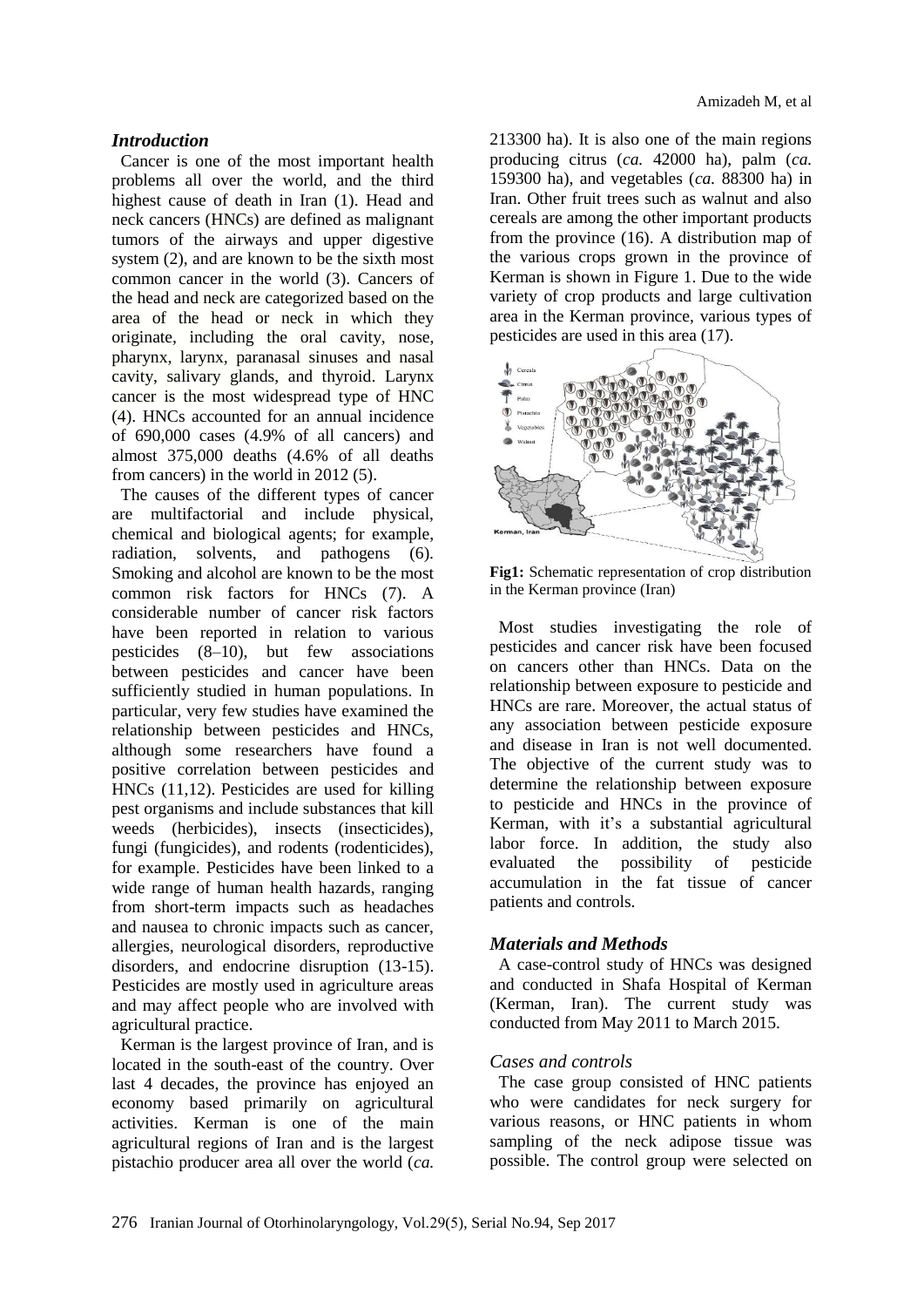the basis of benign lesions in the head and neck area. Since smoking and alcohol are known risk factors for HNC, in order to eliminate the effects of this factor all individuals in both the case and control groups were smokers and non-alcoholic.

#### *Questionnaire*

In order to collect data from both cases and controls, a structured questionnaire was developed based on a study by Kokouva et al. (18) (Appendix 1). The questionnaire included four different sections: 1) demographics,2) residence,3) occupation, 4) exposure and agricultural practice. The demographic section included age, sex, and level of education. The residence section included full address and residential level (urban and suburban or rural). In the occupational section, detailed information on the history of agricultural activities was reported. Individuals who reported at least 1 year of agricultural occupation were asked to complete the pesticide exposure section. Information collected included type of crop, pest and agricultural activities (farm manager, worker, or rancher) duration of farming, and the area of farming surface. The subjects were asked to provide the name of pesticide products, number of applications per year, method of application, and use of personal protective equipment (PPE). Additional information such as accuracy of the pesticide label, eating and smoking habits during pesticide application, and showering after spraying was also collected. The interviews were conducted by a trained ear, nose, and throat (ENT) resident.

Due to changes in pesticide exposure over time, an expert (pesticide toxicologist) evaluated each questionnaire and data collected regarding pesticide exposure and handling practice as well as commercial names of pesticides and method of application. Chemicals were grouped according to the target pest into three major classes: insecticides, fungicides, and herbicides. The level of pesticide exposure was based on protocols presented by Kokouva et al. (2011), with some modification  $(17)$ .

Residential, occupational, and agricultural practice information was used for exposure categorization. Participants who had never worked within agricultural sectors as their main or secondary occupation and had lived in urban and suburban regions were classified in the "No/Low" exposure category. The following equations were used for determining the "Medium" and "High" exposure categories: number of treatments per year  $\times$  total years of pesticide application  $\times$  cultivation area (ha).

A value of 200 (application/ha) was set as the cutoff point between "Medium" and "High" exposure levels. Some modification factors were applied before the final categorization of "Medium" and "High" exposure groups. These factors were application of pesticides by the person  $(x1.3)$ , using reduced exposure equipment during application ( $\times$  0.8), and use of PPE  $(\times 0.9)$ .

## *Fat tissue biopsy*

Adipose tissue biopsy was performed through a cervical incision. A segment of adipose tissue (ca.  $2\times1.5\times1.5$  cm) was resected. The adipose tissue was placed in a micro-tube and immediately frozen in liquid nitrogen. The samples were kept at −20°C until analysis.

## *Pesticide extraction*

Pesticide residues from the adipose tissue were extracted according to the methods of Waliszewski et al. and Covaci et al. , with some modifications (19, 20). Approximately 1g of each sample was mixed with 0.5 g of anhydrous sodium sulfate, then the mixture was homogenized and extracted with 15 ml of hexane and diethyl ether (1:1) in a test tube with a glass stopper (2.5-cm diameter and 25-cm height) and stirred for 15 min. The solvents were then transferred to a clean tube. The extraction was continued by adding the solvent three times. The extracted mixture was concentrated by removal of the solvents using a vacuum pump. Then, the extract was mixed with 1 ml of concentrated sulfuric acid. The contents were then shaken for 30 s and the tube allowed to stand still for 5 min for phase separation. The supernatant was then dried by passing it through a 2-cm layer of sodium sulfate, which was then washed with diethyl ether. The final extract was concentrated to a small volume (ca 1 ml) and transferred to a darkened tube. Finally, 1 μl of the extract was injected into gas chromatograph for qualitative analysis.

*Gas chromatography–mass spectrometry analysis:* For gas chromatography–mass spectrometry (GC–MS) analysis, an Agilent 6890 gas chromatograph with a 30 m–0.25 mm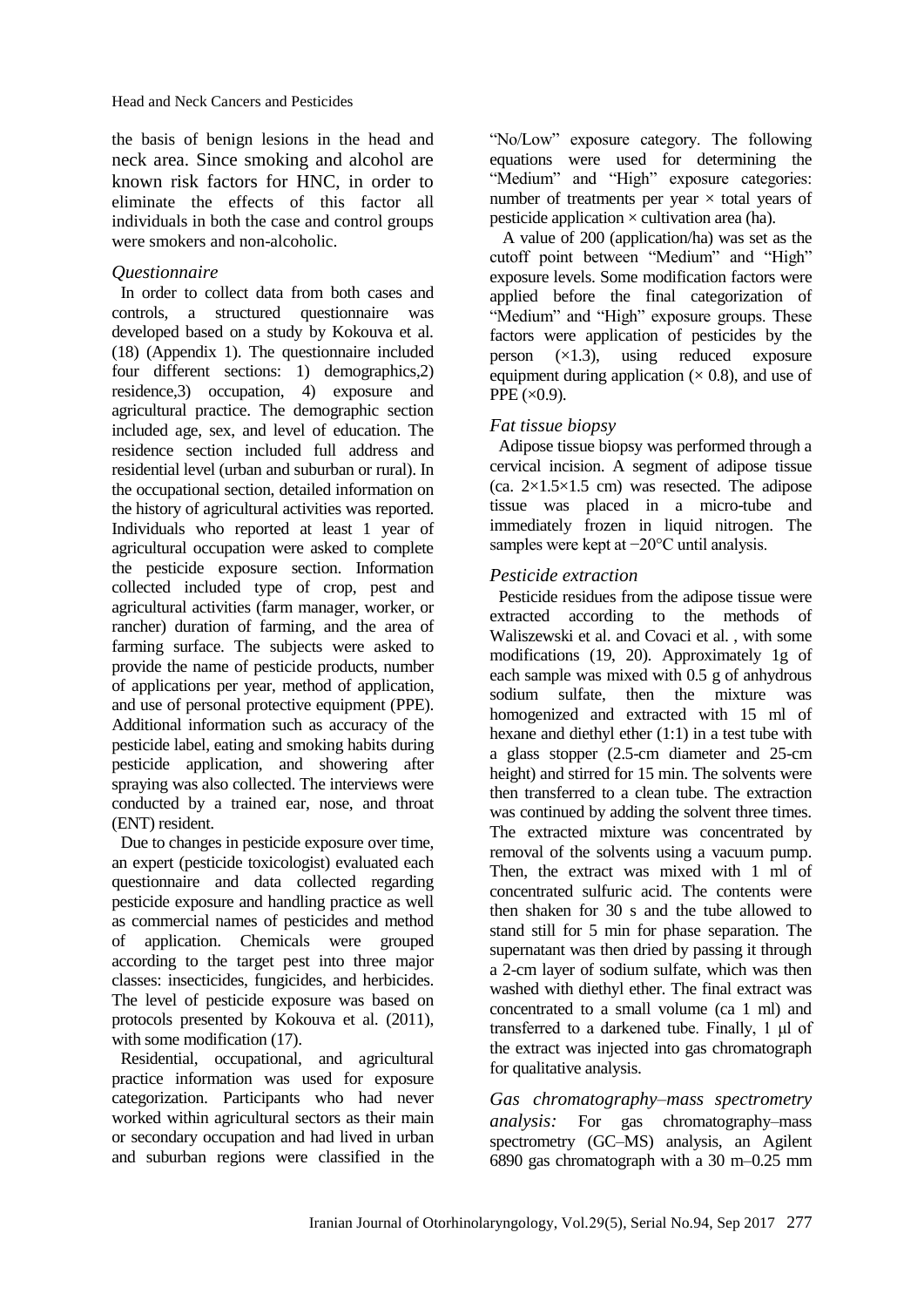HP-5MS capillary column coupled with an Agilent 5973 mass spectrometer (Agilent Technologies, Palo Alto, CA) was used. The temperature program was 50°C (5 min) to 270°C at 7°C/min, held for 5 min in 270°C; the carrier gas was helium. Final detection of the components was based on a comparison between their mass spectra and those of the internal Wiley GC–MS spectral library.

#### *Statistical analysis*

Standard statistical procedures were carried out using Stata version 12 (StataCorp, College Station, TX, USA). Descriptive analysis was conducted for variables. The chi-square test was used to analyze qualitative data. Logistic regression was used to control for confounders and to identify risk factors.

#### *Ethics*

The study was approved by the ethics

**Table 1:** Description of the study population

committee of Kerman University of Medical Sciences. The participants also made a verbal agreement, and non-monetary incentives for participation were offered. Information collected through the questionnaires was also kept confidential.

#### *Results*

Overall, 31 cases and 32 controls were included in this study. Characteristics of the study population, including sex, age, agricultural occupation, pesticide exposure, and education level, are presented in Table 1. There were no significant differences between cases and control in terms of gender, age structure, or rate of smoking (Table.2). Due to the unequal distribution of these factors in the occurrence of cancer amongst cases and controls, the factors were considered confounding factors. Therefore, further studies were not performed based on these factors.

| <b>Tuble 1:</b> Description of the state, population<br><b>Characteristics</b>            |    | <b>Cases</b>         |    | <b>Controls</b>      | <b>P-value</b> |
|-------------------------------------------------------------------------------------------|----|----------------------|----|----------------------|----------------|
| <b>Sex</b>                                                                                |    |                      |    |                      |                |
| Male                                                                                      | 30 | 96.8%                | 28 | 87.5%                |                |
| Female                                                                                    | 1  | 3.2%                 | 4  | 12.5%                | 0.173          |
| Age (years)                                                                               |    |                      |    |                      |                |
| $21 - 40$                                                                                 | 3  | 9.7%                 | 7  | 21.9%                |                |
| $41 - 60$                                                                                 | 21 | 67.7%                | 17 | 53.1%                |                |
| $61 - 80$                                                                                 | 7  | 22.6%                | 8  | 25%                  |                |
| Age (years) $\dagger$                                                                     |    | 54.5 $(\pm 9.08)$    |    | 53.9 $(\pm 13.26)$   | 0.84           |
| Smoking $(PY)^{**}$                                                                       |    | $28.2 \ (\pm 24.49)$ |    | $23.3 \ (\pm 18.83)$ | 0.37           |
| Agriculture occupation                                                                    |    |                      |    |                      |                |
| Yes                                                                                       | 23 | 74.2%                | 14 | 43.7%                |                |
| N <sub>o</sub>                                                                            | 8  | 25.8%                | 18 | 56.3%                |                |
| Pesticide exposure                                                                        |    |                      |    |                      |                |
| N <sub>o</sub>                                                                            | 6  | 19.3%                | 17 | 53.1%                |                |
| Low                                                                                       | 6  | 19.3%                | 10 | 31.3%                |                |
| High                                                                                      | 19 | 61.3%                | 5  | 15.6%                |                |
| Education                                                                                 |    |                      |    |                      |                |
| Illiterate                                                                                | 15 | 48.4%                | 5  | 15.6%                |                |
| <high school<="" td=""><td>13</td><td>41.9%</td><td>14</td><td>43.8%</td><td></td></high> | 13 | 41.9%                | 14 | 43.8%                |                |
| $\geq$ High school                                                                        | 3  | 9.7%                 | 13 | 40.6%                |                |
| Total                                                                                     | 31 |                      | 32 |                      |                |

 $\dagger$  means ( $\pm$ SE)  $*$  PY: pack-year = (the number of cigarettes smoked per day / 20)  $\times$  years of smoked

**Table 2:** Characteristics of the case and control groups

| <b>Characteristic</b>                                                                                                                         | Case                 | Control              | <b>P-value</b> |  |  |  |
|-----------------------------------------------------------------------------------------------------------------------------------------------|----------------------|----------------------|----------------|--|--|--|
| Female<br>Sex                                                                                                                                 |                      |                      |                |  |  |  |
| Male                                                                                                                                          | 30                   | 28                   | 0.173          |  |  |  |
| Age (years) $\dagger$                                                                                                                         | 54.5 $(\pm 9.08)$    | 53.9 $(\pm 13.26)$   | 0.84           |  |  |  |
| Smoking $(PY)$ <sup>**</sup>                                                                                                                  | $28.2 \ (\pm 24.49)$ | $23.3 \ (\pm 18.83)$ | 0.37           |  |  |  |
| $\pm$ $\ldots$ $\ldots$ $\pm$ $\cdots$ $\Box$<br>$\star$ DV, and, i.e., (the multiple of departure coordination dec (90) corrected from the d |                      |                      |                |  |  |  |

 $\dagger$  means ( $\pm$ SE) \* PY: pack-year = (the number of cigarettes smoked per day / 20)  $\times$  years of smoked

 The educational status of the case and control groups is summarized in Table 3. The level of education in the control group was significantly higher than that in the case group. Further, as shown in Table 3, statistical analysis revealed a significant association between exposure to pesticide and HNC cases, with an odds ratio

(OR) of 1.47 and 7.45 for low- and highexposure risks, respectively. A dose-response effect was observed for risk of HNC and was statistically significant for cases with a highexposure risk  $(P=0.006)$ . The results for laryngeal cancer, as the most common among HNCs, were similar (Table.4).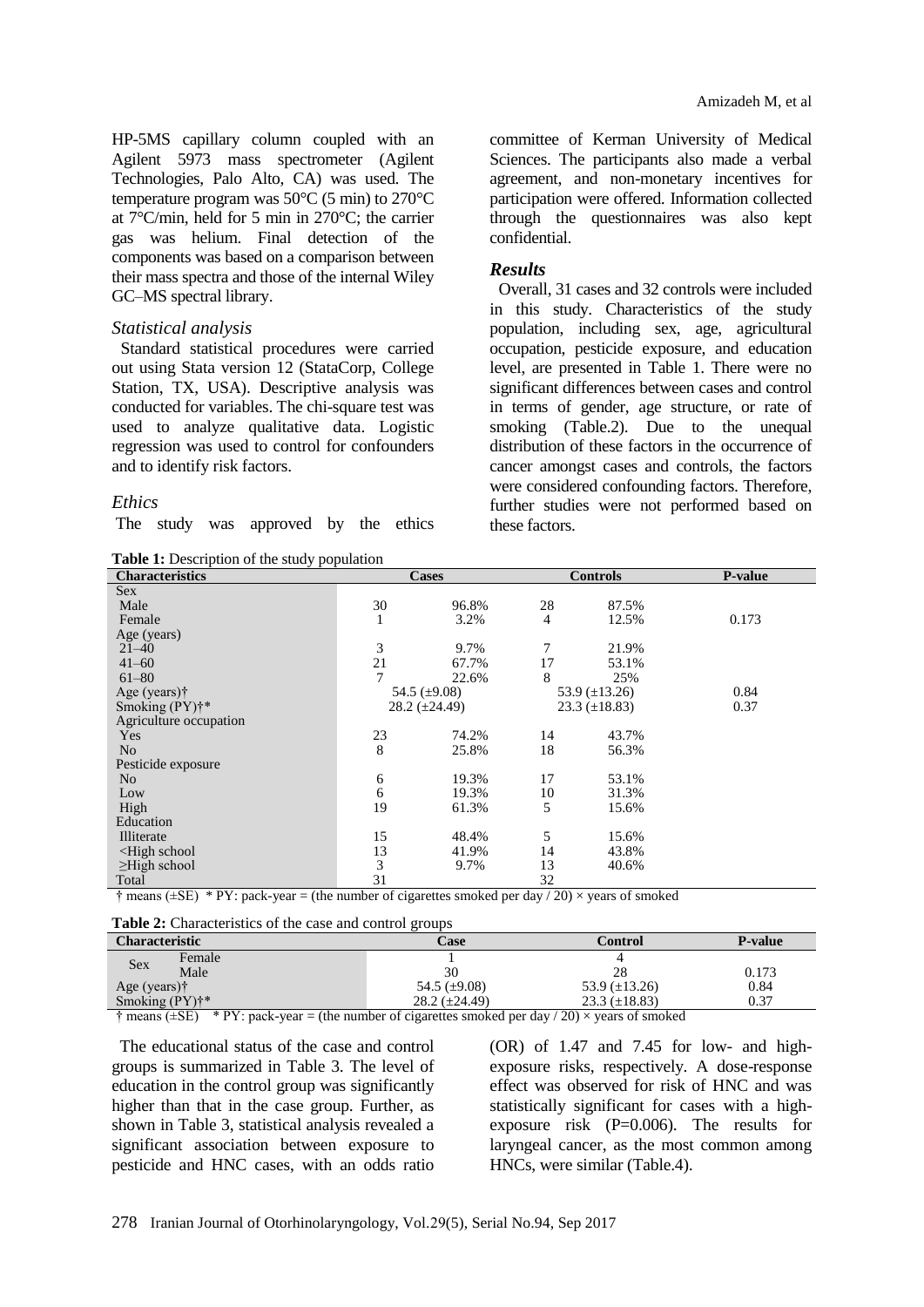Head and Neck Cancers and Pesticides

| <b>Characteristic</b>   | Case | control | <b>OR (95 % CL)</b>     | P value |
|-------------------------|------|---------|-------------------------|---------|
| Agricultural occupation |      |         |                         |         |
| N <sub>o</sub>          | 8    | 18      |                         |         |
| yes                     | 23   | 14      | $3.26(1.13 - 9.43)$     | 0.03    |
| Exposure level          |      |         |                         |         |
| No exposure             | 6    | 17      |                         |         |
| Low exposure            | 6    | 10      | $1.47(0.034 - 6.32)$    | 0.6     |
| High exposure           | 19   | 5       | $7.45$ $(1.78 - 31.07)$ | 0.006   |
| Education level         |      |         |                         |         |
| < high school           | 15   | 5       |                         |         |
| $\geq$ high school      | 16   | 27      | $0.19(0.06-0.64)$       | 0.007   |
|                         |      |         |                         |         |

**Table 3:** Agricultural occupation, exposure risk, and educational level of HNCs compared with heathy controls.

| <b>Exposure level</b> | Case         | Control      | <b>OR (95% CI)</b>   | P value |
|-----------------------|--------------|--------------|----------------------|---------|
| No exposure           | $4(19.05\%)$ | $17(53.1\%)$ |                      |         |
| Low exposure          | $3(14.29\%)$ | $10(31.3\%)$ | $1.36(0.14-5.22)$    | 0.87    |
| High exposure         | 14 (66.67 %) | $5(15.6\%)$  | $9.33(1.65 - 52.68)$ | 0.01    |
| Total                 | 21           | 32           |                      |         |

Based on GC–MS analyses, only five chlorinated insecticides were detected in the analyzed samples, with none of the other pesticides detected. The number of detected cases in cancer patients was significantly greater than in the control group (Table.5). In the case group, organochlorine pesticides (OCPs) were detected in 11 of the subjects, compared with only three in the control group.

A summary of results for OCP detection is presented in Table 6. Only five OCPs, namely dichlorodiphenyltrichloroethane (DDT), dichlorodiphenyldichloroethane (DDD), dichlorodiph enyldichloroethylene (DDE) (two metabolites of DDT), dieldrin, and lindane, were detected. The number of cases of pesticide detected differed significantly between the groups in terms of DDT, DDE, and dieldrin pesticides (P<0.05).

**Table 5:** Chlorinated pesticide detection distribution in case and control groups.

| <b>GC-MS</b> result | Case        | Control     | <b>OR (95% CI)</b>   | <b>P-value</b> |
|---------------------|-------------|-------------|----------------------|----------------|
| Non-detected        | 20 (64.50%) | 29 (90.50%) |                      |                |
| Detected            | 11 (35.50%) | $3(9.5\%)$  | $3.91(0.90 - 16.90)$ | 0.06           |
| Total               |             | 32          |                      |                |

| <b>Table 6:</b> Analysis of chlorinated pesticide detection in adipose tissue of HNC cases and controls. |                     |      |                |              |                |  |  |
|----------------------------------------------------------------------------------------------------------|---------------------|------|----------------|--------------|----------------|--|--|
| <b>Pesticide</b>                                                                                         | <b>GC–MS</b> result | Case | <b>Control</b> | <b>Total</b> | <b>P-value</b> |  |  |
| <b>DDT</b>                                                                                               | Non-detected        | 26   | 31             | 57           |                |  |  |
|                                                                                                          | Detected            |      |                | h.           | 0.07           |  |  |
| <b>DDE</b>                                                                                               | Non-detected        | 28   | 32             | 60           |                |  |  |
|                                                                                                          | Detected            |      |                |              | 0.07           |  |  |
| <b>Dieldrin</b>                                                                                          | Non-detected        | 28   | 32             | 60           |                |  |  |
|                                                                                                          | Detected            |      |                |              | 0.07           |  |  |
| Lindane                                                                                                  | Non-detected        | 27   | 31             | 60           |                |  |  |
|                                                                                                          | Detected            | 4    |                |              | 0.15           |  |  |
| <b>DDD</b>                                                                                               | Non-detected        | 26   | 30             | 60           |                |  |  |
|                                                                                                          | Detected            |      |                |              | 0.21           |  |  |

#### *Discussion*

This study found significant associations between agricultural occupation and risk of HNCs. It seems that increasing exposure to agrochemicals is the most important risk factor for cancers among agricultural occupations. As we found in this study, there were also significant associations between exposure to pesticides and HNCs after controlling for confounding factors. A dose-response

relationship was also seen in all HNC cases, especially larynx cancer cases. Many chemicals such as pesticides are thought to have carcinogenic potential in animals and humans (8,10). A variety of chemical pesticides are used in the main groups of crops in Kerman. The general pattern of pesticide application in the province is briefly summarized in Table 7. These data are taken from the interview with farmers and recommended protocols of the Plant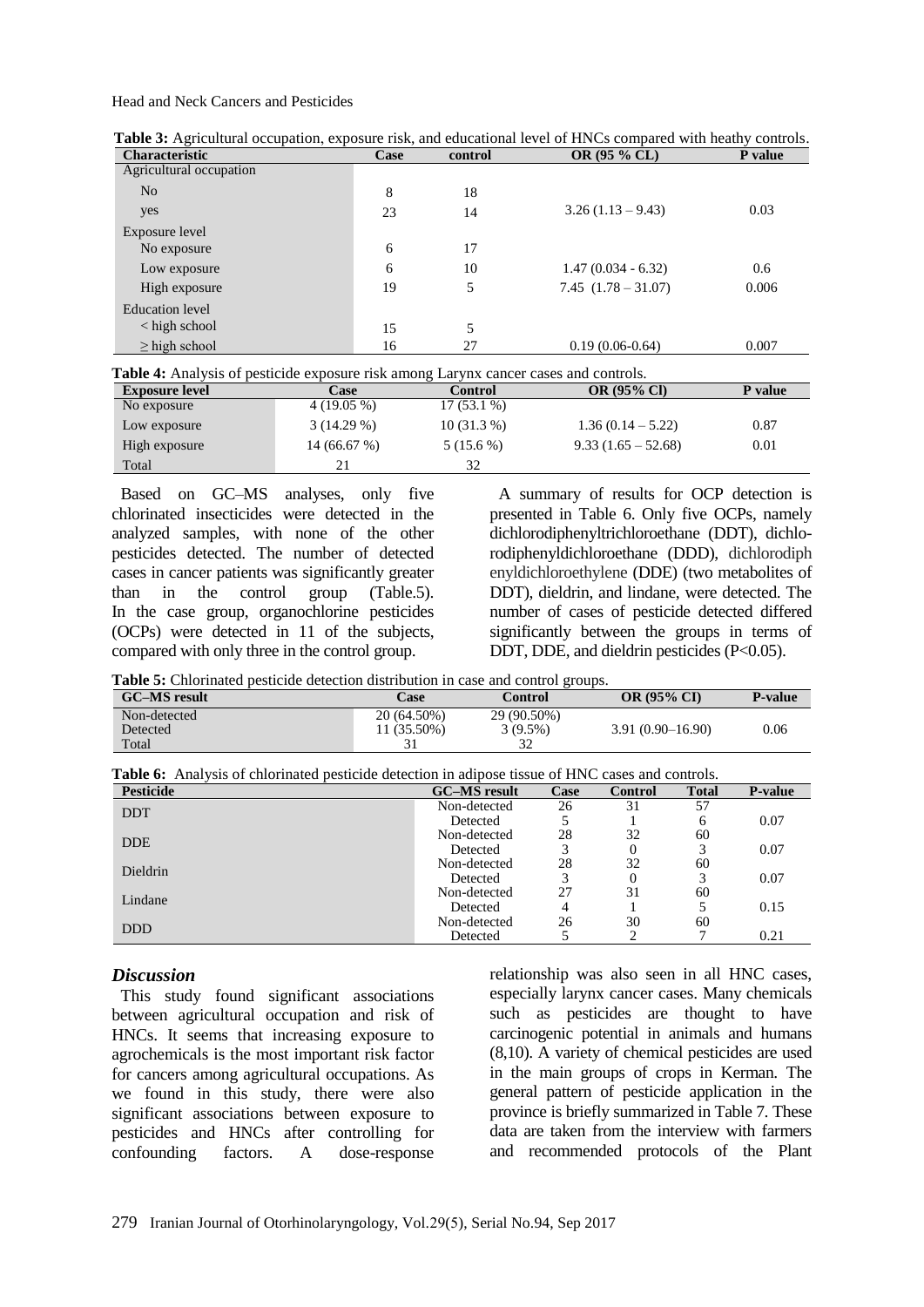Protection Organization of Iran (17). The adverse effects of some of these pesticides have been studied in the literature. Some of the widely used pesticides in Kerman, such as amitraz, dichlorvos, diazinon, permethrin, chlorothalonil, meta-sodium, 2,4-D-glyphosate (2,4D), and 2 methyl-4-chlorophenoxyacetic acid (MCPA), were classified as probable/ possible human carcinogens by the United States (US) Environmental Protection Agency (EPA) and/or International Agency for Research on Cancer (IARC; Table.7) (21,22). Organophosphates (OPs) are the main group of pesticides used in Kerman, and many OPs and their metabolites have been shown to be carcinogenic  $(23-26)$ . Cabello et al. demonstrated that OPs can cause mammary tissue carcinogenesis in rats  $(27)$ , while Isoda et al. reported an increased breast cancer risk as a consequence of exposure to dichlorvos, an OPs compound (28). Another widely used OP compound in Kerman is fenitrothion, which is thought to increase the

androgen receptor activity of human cells in vitro (29). Several diseases such as prostate and breast cancer are also associated with alterations in androgen receptor functions (30,31). Chlorpyrifos is also suggested as a potential genotoxin on the human lymphocyte cell (32). Amer and Aly have investigated the genotoxicity of 2,4-D, a commonly used herbicide, on certain mice cells (33), and suggested 2,4-D as a potential genotoxic *in vivo*. Amitraz is a formamidine insecticide/acaricide widely used in pistachio orchards over the past 2 decades, although it has been banned in recent years (17). Amitraz is a highly liposoluble compound that is quickly absorbed thought the skin and mucous membrane, and is consequently potentially hazardous for human and animals. Genotoxicity of this pesticide has also been reported (34,35). Genotoxic potentiality is a primary risk factor for long-term effects such as carcinogenicity and reproductive toxicity (36,37).

|                                       | <b>Carcinogenesis classification</b> |                       |                                                |                                |                |                          |
|---------------------------------------|--------------------------------------|-----------------------|------------------------------------------------|--------------------------------|----------------|--------------------------|
| <b>Pesticides</b>                     | <b>Register in</b><br><b>Iran</b>    | <b>Chemical class</b> | <b>Usage amount in</b><br>Kerman (kg ai/ year) | <b>Main target</b><br>$crops*$ | <b>EPA</b> †   | <b>IARC</b> <sub>‡</sub> |
| <b>Insecticides</b><br>and Acaricides |                                      |                       |                                                |                                |                |                          |
| Abamectin                             | 1998                                 | Avermectins           | 10000                                          | Ct, Vg                         | NL             | NL                       |
| Amitraz                               | 1999-2012                            | Formamidines          | 140000                                         | Ps                             | <b>SECP</b>    | NL                       |
| Bromopropylate                        | 1970                                 | <b>Benizlates</b>     | 20000                                          | $Ct$ , Pl, $Vg$                | NL             | NL                       |
| Chlorpyrifos                          | 1976                                 | Organophosphates      | 120000                                         | Ps, Ct, Vg                     | E              | NL                       |
| Diazinon                              | 1968                                 | Organophosphates      | 30000                                          | $Ps$ , Ct, Vg,                 | E              | 2A                       |
| <b>Dichlorvos</b>                     | 1968                                 | Organophosphates      | 40000                                          | Vg                             | <b>SECP</b>    | 2B                       |
| Endosulfan                            | 1968-2008                            | Organochlorine        | 150000                                         | Ps                             | Е              | NL                       |
| Ethion                                | 1968                                 | Organophosphates      | 150000                                         | Ps                             | E              | NL                       |
| Fenitrothion                          | 1968                                 | Organophosphates      | 120000                                         | Ps, Cr, Vg                     | E              | NL                       |
| Heptenophos                           | 1979                                 | Organophosphates      | 10000                                          | Vg                             | <b>NL</b>      | NL                       |
| Imidacloprid                          | 1998                                 | Neonicotinoids        | 14000                                          | Ps, Vg                         | Е              | NL                       |
| Oxydemeton                            | 1968                                 | Organophosphates      |                                                | Vg, Ps                         | E              | NL                       |
| methyl                                |                                      |                       | 15000                                          |                                |                |                          |
| Permethrin                            | 1978                                 | Pyrethroids           | 100000                                         | Ps                             | B <sub>2</sub> | 3                        |
| Phosalone                             | 1968                                 | Organophosphates      | 120000                                         | Ps                             | E              | NL                       |
| Fungicide                             |                                      |                       |                                                |                                |                |                          |
| Carbendazim                           | 1975                                 | Benzimidazole         | 15000                                          | Vg, Cr                         | $\mathsf{C}$   | NL                       |
| Carboxin                              | 1974                                 | Carboxamide           | 10000                                          | Cr                             | E              | NL                       |
| Chlorothalonil                        | 1994                                 | Chloronitrile         | 25000                                          | Vg                             | B <sub>2</sub> | 2B                       |
| Mancozeb                              | 1970                                 | Dithiocarbamates      | 60000                                          | Vg                             | B <sub>2</sub> | NL                       |
| Metalaxyl                             | 1992                                 | Acylalanine           | 8000                                           | Vg                             | E              | NL                       |
| Metam sodium                          | 1968                                 | Dithiocarbamates      | 20000                                          | Vg                             | B <sub>2</sub> | NL                       |
| Thiram                                | 1969                                 | Dithiocarbamates      | 15000                                          | Vg, Cr                         | E              | 3                        |
| <b>Herbicide</b>                      |                                      |                       |                                                |                                |                |                          |
| $2,4-D$                               | 1968                                 | Phenoxycarboxylic     | 4500                                           | Cr                             | D              | 2B                       |
| Glyphosate                            | 1977                                 | Glycine derivative    | 200000                                         | Ps, Ct, Pl                     | E              | 2A                       |
| <b>MCPA</b>                           | 1968                                 | Phenoxycarboxylic     | 3500                                           | Cr                             | E              | 2B                       |
| Paraquat                              | 1968                                 | Bipyridylium          | 50000                                          | Ps. Ct. Pl                     | E              | NL                       |

**Table 7:** Pattern of pesticides application in Kerman province and the carcinogenicity classification of these agrochemicals

\* Ps=Pistachio; Ct=Citrus; Pl=Palm; Vg=vegetable; Cr=Cereals † B2=Likely to be carcinogenic to humans, C=Possible human carcinogen, SECP=Suggestive evidence of carcinogenicity, but not sufficient to assess human carcinogenic potential. D=Not classifiable as to human, E=Evidence of non-carcinogenicity for human ‡ 2A=probably carcinogenic to humans, 2B=possibly carcinogenic to humans, 3=Not classifiable as to its carcinogenicity to humans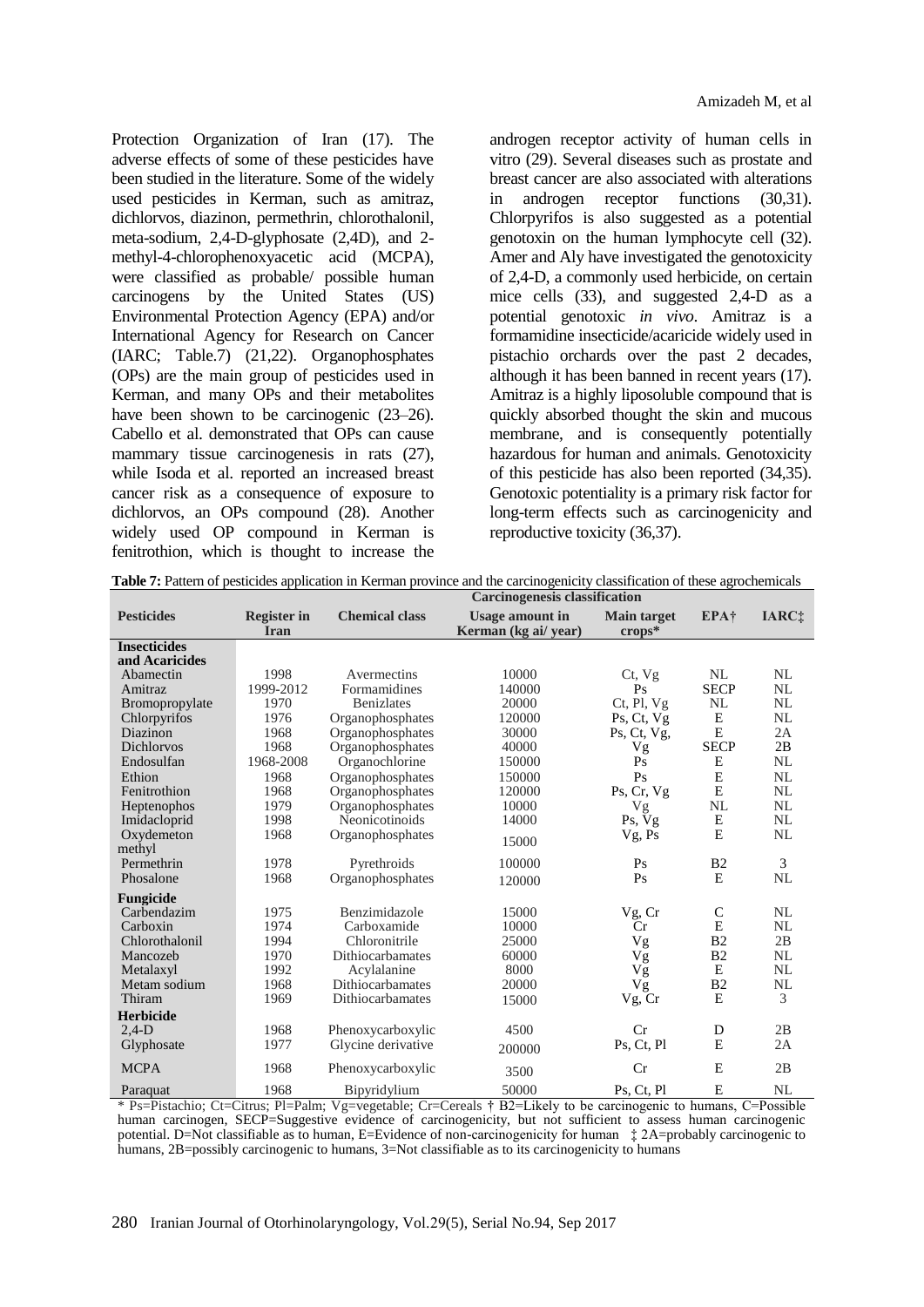Interestingly, it should be noted that the use of detected OCPs has been restricted in Iran for the past 20 years or so. Nonetheless, these pesticides were wildly used for pest control in the agricultural, livestock, and health sectors between 1960 and 1990 in Iran. Pesticides have predominantly been used for controlling mosquitoes in large areas such as urban and suburban areas, and villages (38,39). Nearly all of the OCPs have been phased out of use in Iran and many other countries because their long residual life causes environmental hazards (30). These compounds are very stable in the environment and can remain in soil and water for a large number of years and enter the food chain (39,40).

Biomagnification factors for OCPs are reported to be up to 70,000 times (15). Thus, a huge amount of these compound can enter human food sources and ultimately be traced in the human body, without any direct contact with these toxins. Bioaccumulation and bioconcentration of these compounds in the human adipose tissue has also been reported in the literature (12,19,20,41). The detected OCPs are also listed as carcinogenic agents by the EPA and IARC (21,22). *In vitro* studies have shown OCPs to promote the growth of breast, ovarian and prostate cancer tumor cells via alteration of tumor suppressor genes (42– 44). Some case-control studies investigated the relationship between burden of OCPs in a woman's body and breast cancer risk. Researchers have found a positive correlation in this issue and have reported that women with higher burdens were more likely to develop these cancers (45,46).

Pesticides such as 2,4-D, chlorpyrifos, glyphosate, diazinon, endosulfan, fenitrothion, lindane, dieldrin, DDT, DDE, mancozeb, permethrin and thiram are also defined as endocrine disruptors (ED) (21,26,47). Endocrine disruption refers to a mechanism of toxicity that hampers the hormonal communication of cells, tissues and organs, leading to a wide variety of adverse health consequences such as reproductive abnormalities, reduction in fertility and fecundity, alteration in sex ratios, spontaneous abortion, precocious puberty, polycystic ovary syndrome, impaired immune function, neurobehavioral disorders, and a wide range of cancers (26). Recently, exposure to ED

pesticides has been demonstrated in the etiologies of several different cancers (45,48). Chemicals with ED properties can directly affect the DNA and cause changes that may result in abnormalities and cancers in the affected organs (49,50).

Very few epidemiologic studies have been able to evaluate cancer risk for a specific agrochemical. Several studies of field-related exposure have reported increasing risk of cancer such as childhood cancer (51), breast cancer (52), lymphohematopoietic cancer (18), lung cancers, and hormone-related cancers (53). Van Maele-Fabry and Willems found a positive and strong correlation between pesticide exposure and prostate cancer using meta-analysis studies (54), while human epidemiological studies have linked 2,4-D, to endocrine related cancers (55,56). However, no significant association between certain cancers and pesticide exposure was reported in some epidemiological studies (53,57,58). Thus far, strong causal links have not been confirmed between pesticides and human cancers, and most of the estimations are based on epidemiological studies and experiments on animals.

Literacy levels in this study differed between the two groups. A higher level of education increases the awareness of the chemical user, and may make the user more likely to read the chemical labels and use with greater protection. This is consistent with the findings of other researchers referring to the level of education as a potential factor in reducing exposure to different toxins (59,60).

Although all the patients in this study were smokers, and smoking was not significantly different between the groups, some points should be considered. First, smoking in pesticide-contaminated areas (e.g. during spraying) increases the possibility of allowing pesticides to enter the smoker's body (61,62). Furthermore, pesticides may induce immune alterations and oxidative stress, and may reduce glutathione S-transferase activity in humans and animals. Glutathione conjugation is the main detoxification pathway for benzopyrene epoxides in the lung. This pathway may offer an explanation for the possible co-carcinogenicity of pesticides in combination with polycyclic hydrocarbons from exposure such as smoking (58).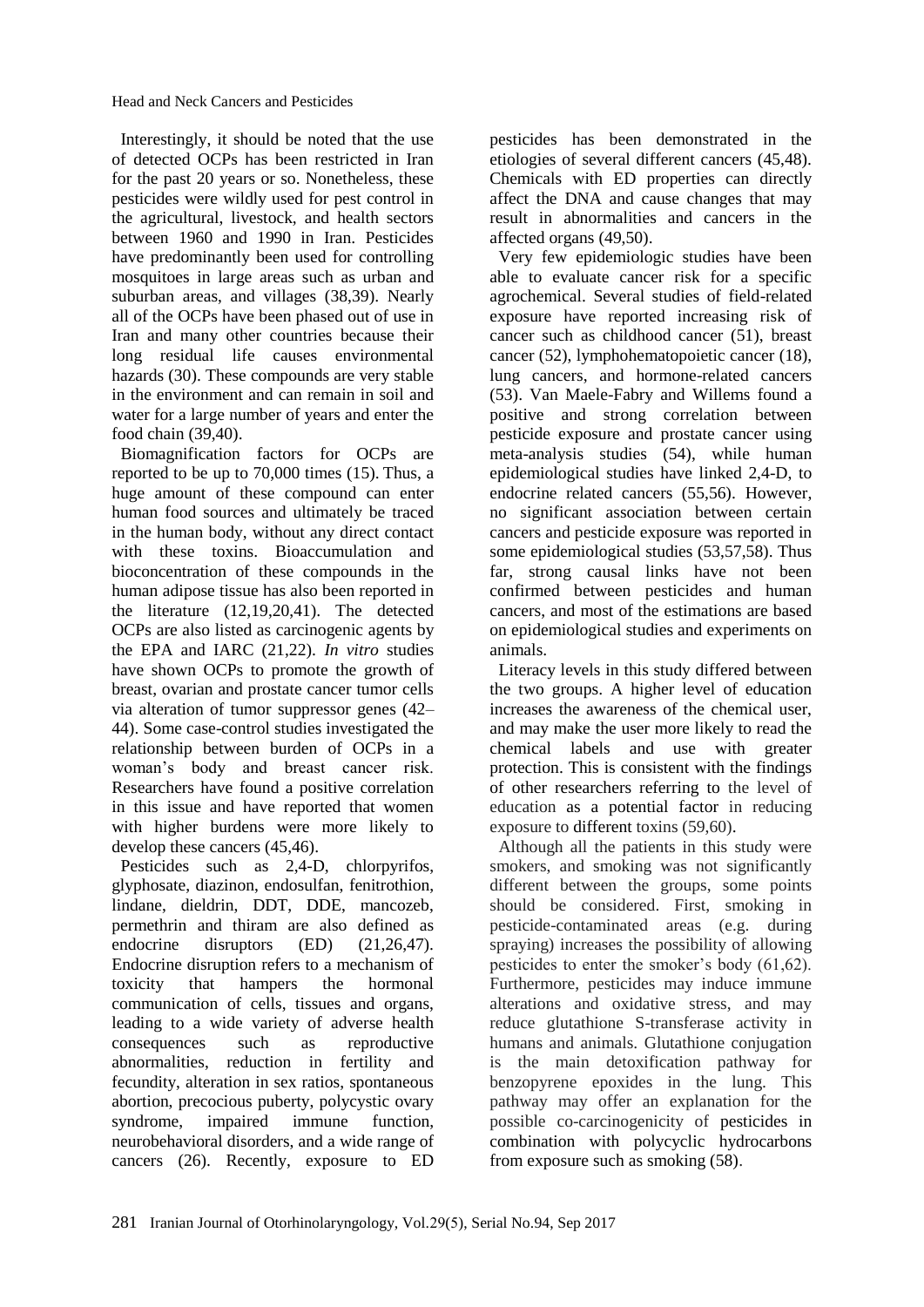Pesticide exposure is complex because many pesticides are mutagenic, teratogenic, or carcinogenic, whereas others are not. In this respect, it must be noted that extrapolation and generalization of the results is difficult due to the different pesticide formulations used and the complex combinations applied, depending on the region, crop, and season, etc. Formulations are complex and sometimes have confidential proprietary information. Formulated products may contain solvents, emulsifiers, carriers, and dispersants (15), for which their biological activity on humans has not been studied well. In addition, there are many possible methods of exposure, including ingestion, dermal, inhalation and ocular. Different exposure pathways can lead to variable amounts of pesticides in the human body and thus cause different biological effects. Furthermore, mixed or alternating use of pesticides in a season may also give rise to complications. These interactions can synergistically enhance the adverse effects of the chemical. Understanding of these interactions is complicated and not well studied. Information on the particular adverse effects of a defined compound is not enough to adequately evaluate the real genotoxic risk related to complex mixtures. Using higher doses of the chemical or increasing application frequencies in pest outbreak periods may also result in higher pesticide exposures. Using stable agrochemicals such as OCPs also increases human exposure risk through longterm maintenance in the environment as well as entering the food chain (15–39). Some other confounding factors may also obscure links between pesticides and diseases. For example, although farmers are exposed to many pesticides, they also have a lot of physical exercise and sun exposure, two factors known to protect against cancers (63–66). These phenomena may change the results and make interpretation of the results difficult.

A limitation of this study was the small number of subjects, and the inclusion of more people is recommended for future studies. Another limitation was the lack of sufficient non-smokers with HNCs, in whom factors other than smoking could be examined with greater certainty. Another shortcoming of the study was the inability to trace the quality of pesticides in adipose tissue. Monitoring of pesticides residue in the blood serum allows a wider range of pesticides to be traced and is recommended for future studies. Even providing blood samples from farmers in the fields may lead to better results for detecting unstable pesticides. The analysis of blood serum is recommended for future studies. Quantitative analysis of pesticide residue may also allow more definitive results using pesticide standards.

## *Conclusion*

Previous studies have suggested that the causes of HNCs are multifactorial. The present study revealed an association between pesticide exposure and HNCs, especially larynx cancer, after controlling for confounders. Moreover, a dose-response effect was observed. The results also showed bioaccumulation of OCPs in the human adipose tissue with significant trends in patients suffering from cancer. Further studies are required to confirm whether or not exposure and bioaccumulation of pesticides is a significant determinant in HNCs. It seems the increasing awareness of farmers and pesticide users, particularly the increase in education, the availability of new and effective spraying equipment, and the introduction of PPE and safer pesticides, has decreased exposure risk and reduced related diseases. Finally, further studies using larger samples and different areas are recommended in order to achieve more conclusive results.

## *Acknowledgments*

We thank Dr Mahmud Zarei and Mr Asghar Kanani for their technical assistance and help in GC analysis. We also thank Mr Farhad Frahoodi for English editing. The project was supported by the Neurology Research Center, Kerman University of Medical Sciences, Kerman, Iran (Grant No.10/13/9/1006).

## *References*

**1.** Keyghobadi N, Rafiemanesh H, Mohammadian-Hafshejani A, et al. Epidemiology and trend of cancers in the province of Kerman: southeast of Iran. Asian Pac J Cancer Prev. 2015; 16:1409–13. **2.** Döbróssy L. Epidemiology of head and neck cancer: magnitude of the problem. Cancer Metastasis Rev. 2005; 24:9–17.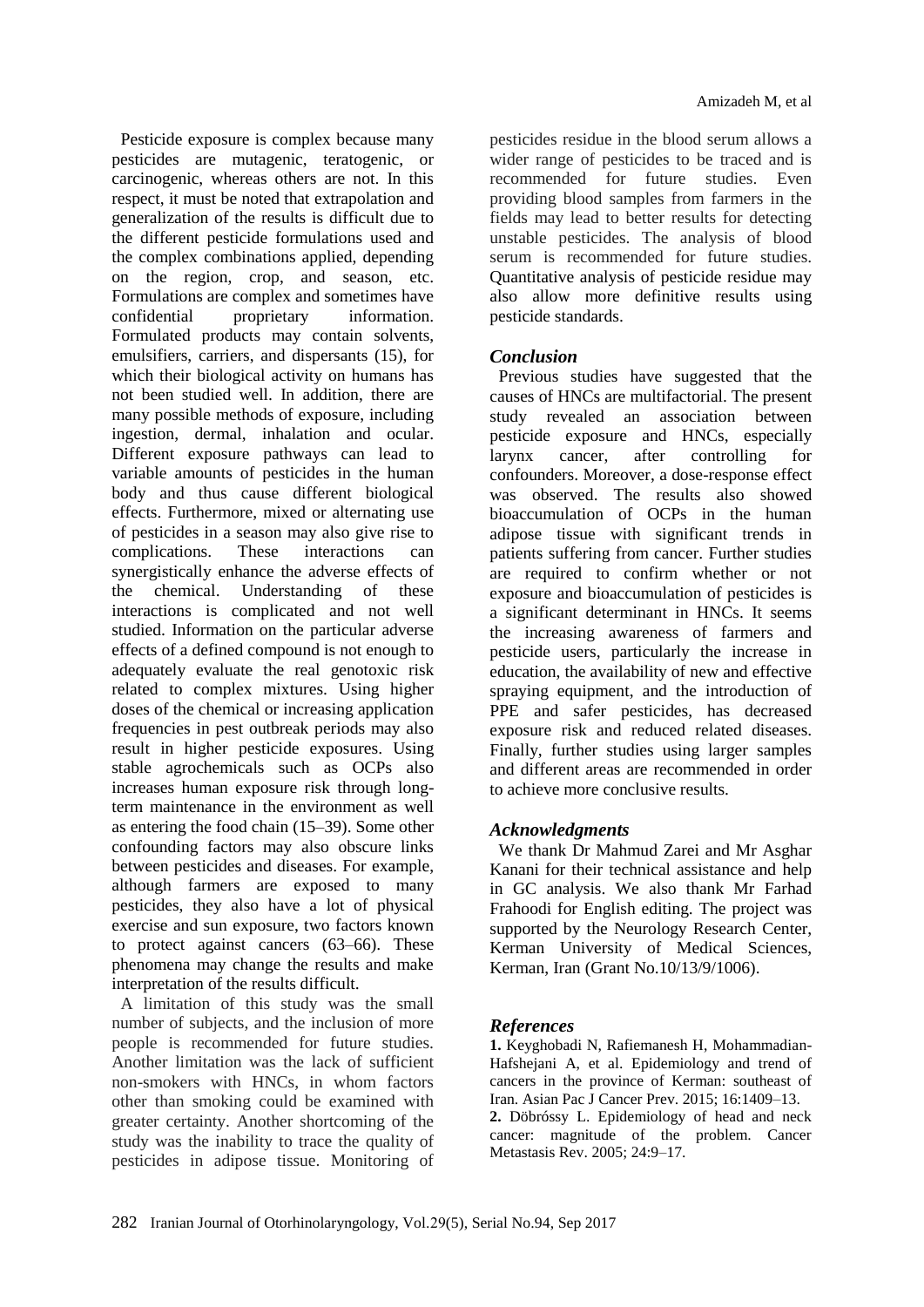Head and Neck Cancers and Pesticides

**3.** Braakhuis BJ, Leemans CR, Visser O. Incidence and survival trends of head and neck squamous cell carcinoma in the Netherlands between 1989 and 2011. Oral Oncol. 2014; 50:670–75.

**4.** Olshan AF (ed). Epidemiology, pathogenesis, and prevention of Head and Neck Cancer. New York: Springer; 2010.

**5.** Ferlay J, Soerjomataram I, Dikshit R, et al. Cancer incidence and mortality worldwide: sources, methods and major patterns in GLOBOCAN 2012. Int J Cancer. 2015;136: E 359-86.

**6.** Casás-Selves M, DeGregori J. How cancer shapes evolution, and how evolution shapes cancer. Evolution. 2011; 4: 624–34.

**7.** Maier H, Weidauer H, Zoller J, et al. Effect of chronic alcohol consumption on the morphology of the oral mucosa. Alcohol CIin Exp Res. 1994;18: 387–9.

**8.** Dich J, Zahm SH, Hanberg A, Adami H-O. 1997. Pesticides and cancer. Cancer Causes Control. 1997;8: 420–43.

**9.** Weichenthal S, Moase C, Chan P. A Review of Pesticide Exposure and Cancer Incidence in the agricultural health study cohort. Environ Health Perspect. 2010;118:1117–25.

**10.** Alavanja MC, Ward MH, Reynolds P. Carcinogenicity of agricultural pesticides in adults and children. J Agromedicine. 2007;12:39–56.

**11.** Tarvainen L, Kyyrronen P, Kauppinen T, Pukkala E. Cancer of the mouth and pharynx, occupation and exposure to chemical agents in Finland [in 1971–95]. Int J Cancer. 2008; 123:653–9.

**12.** Govett G, Genuis SJ, Govett HE, Beesoon S. Chlorinated pesticides and cancer of the head and neck: a retrospective case series. Eur J Cancer. 2011;20:320–5.

**13**. [Costa LG,](http://www.ncbi.nlm.nih.gov/pubmed/?term=Costa%20LG%5BAuthor%5D&cauthor=true&cauthor_uid=17981626) [Giordano G,](http://www.ncbi.nlm.nih.gov/pubmed/?term=Giordano%20G%5BAuthor%5D&cauthor=true&cauthor_uid=17981626) [Guizzetti M,](http://www.ncbi.nlm.nih.gov/pubmed/?term=Guizzetti%20M%5BAuthor%5D&cauthor=true&cauthor_uid=17981626) [Vitalone](http://www.ncbi.nlm.nih.gov/pubmed/?term=Vitalone%20A%5BAuthor%5D&cauthor=true&cauthor_uid=17981626)  [A.](http://www.ncbi.nlm.nih.gov/pubmed/?term=Vitalone%20A%5BAuthor%5D&cauthor=true&cauthor_uid=17981626) Neurotoxicity of pesticides: a brief review. [Front Biosci.](http://www.ncbi.nlm.nih.gov/pubmed/17981626) 2008;13:1240–9.

**14.** Robert JR, Karr CJ. Pesticide Exposure in Children; Technical report. Pediatrics. 2012;130:6

**15.** Yu SJ. The toxicology and biochemistry of insecticides. 2nd ed. Boca Raton, FL: CRC Press, 2014.

**16.** Ministry of Jihad-e-Agriculture Iran (MOJA). Iran Agricultural Statistics, vol. 1. Crop year 2012- 2013. Available from URL: <http://www.maj.ir/>

portal/ Home/Default.aspx?CategoryID=117564e0- 507c-4565-9659-fbabfb4acb9b[accessed

September 20, 2014].

**17.** Nourbakhsh S, Sahraian H, Soroush J, Rezaei V, Fotouhi AR. List of important plant pests, diseases, weeds and recommended pesticide. Karaj, Iran: Agricultural Education Publishing, 2012.

**18.** Kokouva M, Bitsolas N, Hadjigeorgiou GM, Rachiotis G, Papadoulis N, Hadjichristodoulou C. Pesticide exposure and lymphohaematopoietic cancers: a case-control study in an agricultural region (Larissa, Thessaly, Greece). BMC Public Health. 2011;11:5.

**19.** Waliszewski SM, Quintana RV, Corona CA, et al. Comparison of organochlorine pesticide levels in human adipose tissue of inhabitants from Veracruz and Puebla, Mexico. Arch Environ Contam Toxicol. 2010;58: 230–6.

**20.** Covacia A, Boer J, Ryan JK, Voorspoels S, Schepens P. Distribution of organobrominated and organochlorinated contaminants in Belgian human adipose tissue. [Environ Res.](http://www.apnet.com/www/journal/er.htm) 2002;88:210–18.

**21.** U.S. EPA (U.S. Environmental Protection Agency). List of Chemicals Evaluated for Carcinogenic Potential. Availablefrom URL: http://www.epa.gov/pesticides/carlist/ [accessed 1 February 2015].

**22.** IARC (International Agency for Research on Cancer). IARC monographs on the evaluation of carcinogenic risks to humans. Available from URL: http://www.iarc.fr/en/publications/list/monographs [accessed January 18, 2015].

**23.** Woo Y-t, Lai DY, Mary F, Argus MF, Arcos JC. 1996. Carcinogenicity of organophosphorus pesticides/compounds: an analysis of their structure‐ activity relationships. J Environ Sci Heal C. 1996; 14:1–42.

**24.** Blasiak J, Jaloszynski P, Trzeciak A, Szyfter K. In vitro studies on the genotoxicity of the organophosphorus insecticide malathion and its two analogues. Mutat Res. 1999;445:275–83.

**25.** Kim HJ, Park YI, Dong MS. Effects of 2,4-D and DCP on the DHT-induced androgenic action in human prostate cancer cells. Toxicol Sci. 2005;88:52–9.

**26.** McKinlay R, Plant JA, Bell JNB, Voulvoulis N. Endocrine disrupting pesticides: implications for risk assessment. Environ Int. 2008;34:168–83.

**27.** Cabello G, Valenzuela M, Vilaxa A, et al. A rat mammary tumor model induced by the organophosphorus pesticides parathion and malathion, possibly through acetylcholinesterase inhibition. Environ Health Perspect. 2001;109:471–9.

**28.** Isoda H, Talorete TPN, Han J, Oka S, Abe Y, Inamori Y. Effects of organophosphorous pesticides used in China on various mammalian cells. Environ Sci. 2005;12:9–19.

**29.** Tamura H, Yoshikawa H, Gaido KW, et al. Interaction of organophosphate pesticides and related compounds with the androgen receptor. Environ Health Perspect. 2003;111:545–52.

**30.** Heinlein CA, Chang, C. Androgen receptor in prostate cancer. Endocr Rev. 2004;25:276–308.

**31.** Birrell SN, Hall RE, Tilley WD. Role of the androgen receptor in human breast cancer. J Mammary Gland Biol Neoplasia. 1998;3:95–103.

**32.** Sandal S, Yilmaz B. Genotoxic effects of chlorpyrifos, cypermethrin, endosulfan and 2,4-D on human peripheral lymphocytes cultured rom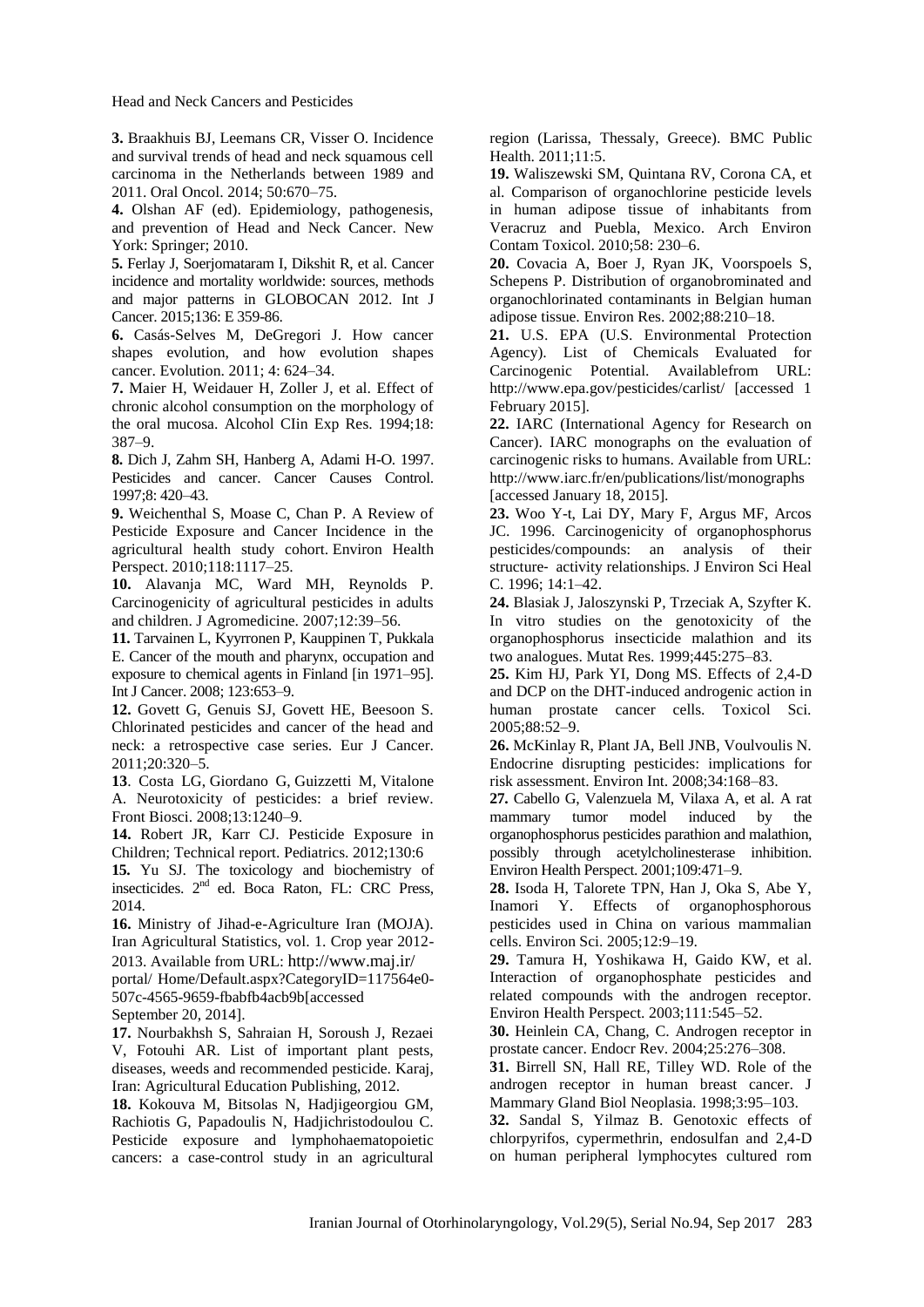smokers and nonsmokers. Environ Toxicol. 2011;26:433–42.

**33.** Amer SM, Aly FAE. Genotoxic effect of 2,4 dichlorophenoxy acetic acid and its metabolite 2,4 dichlorophenol in mouse. Mutat Res. 2001;494:1–12.

**34.** Padula G, Ponzinibbio MV, Picco S, Seoane A. Assessment of the adverse effects of the acaricide amitraz: in vitro evaluation of genotoxicity. Toxicol Mech Methods. 2012;22:657–61.

**35.** Radakovic M, Stevanovic J, Djelic N, et al. Evaluation of the DNA damaging effects of amitraz on human lymphocytes in the Comet assay. J Biosci. 2013;38:53–62.

**36.** Pool-Zobel BL, Leucht U. Induction of DNA damage by risk factors of colon cancer in human colon cells derived from biopsies. Mutat Res. 1997;375:105–15.

**37.** Liehr JG. Genotoxicity of the steroidal oestrogens oestrone and oestradiol: possible mechanism of uterine and mammary cancer development. Hum Reprod Update. 2001;7: 273–81.

**38.** Dahmardeh BR, Esmaili Saria A, Bahramifar N, Ghasempouri SM. Organochlorine pesticide and polychlorinated biphenyl residues in human milk from the Southern Coast of Caspian Sea, Iran. Chemosphere. 2009;74:931–37.

**39.** Moosazadeh M, Khanjani N. Human contamination with organochlorine pesticides in Iran: A systematic review. J Health Develop.2015; 4:76-88. **40.** Gobas FAPC, McCorquodale JR, Haffner GD. Intestinal absorption and biomagnification of organochlorines. Environ Toxicol Chem. 1993; 12:567–76.

**41.** Bagga D, Anders KH, Wang HJ, Roberts E, Glaspy JA. Organochlorine pesticide content of breast adipose tissue from women with breast cancer and control subjects. J Natl Cancer Inst. 2000; 92:750-3.

**42.** Frigo DE, Tang Y, Beckman BS, et al. Mechanism of AP-1-mediated gene expression by select organochlorines through the p38 MAPK pathway. Carcinogenesis. 2004; 25:249–61.

**43.** Payne J, Scholze M, Kortenkamp A. Mixtures of four organochlorines enhance human breast cancer cell proliferation. Environ Health Perspect. 2001; 109:391–7.

**44.** Rattenborg T. Inhibition of E2-induced expression of BRCA1 by persistent organochlorines. Breast Cancer Res. 2002; 4:R12.

**45.** Mathur V, Bhatnagar P, Sharma RG, Acharya V, Sexana R. Breast cancer incidence and exposure to pesticides among women originating from Jaipur. Environ Int. 2002; 28:331–6.

**46.** Starek, A. Estrogens and organochlorine xenoestrogens and breast cancer risk. Int J Occup Med Environ Health. 2003; 16:113-24.

**47.** Thongprakaisang S, Thiantanawat A, Rangkadilok N, Suriyo T, Satayavivad J. Glyphosate induces human breast cancer cells growth via estrogen receptors. Food Chem Toxicol. 2013; 59:129–36.

**48.** Garry VV. Pesticides and children. Toxicol Appl Pharmacol. 2004; 198:152–63.

**49.** Anway MD, Cupp AS, Uzumcu M, Skinner MK. Epigenetic transgenerational actions of endocrine disruptors and male fertility. Science. 2005; 308:1466–69.

**50.** Manson JM, Carr MC. Molecular epidemiology of hypospadias: review of genetic and environmental risk factors. Birth Defects Res. Part A CIin Mol Teratol. 2003; 67:825–36.

**51.** Carozza SE, Li B, Elgethun K, Whitworth R. Risk of childhood cancers associated with residence in agriculturally intense areas in the United States. Environ Health Perspect. 2008; 116:559–65.

**52.** Santamaría-Ulloa C. The Impact of Pesticide Exposure on Breast Cancer Incidence. Evidence from Costa Rica. Población y Salud en Mesoamérica. 2009;17.

**53.** Wesseling C, Antich D, Hogsted C, Rodríguez AC, Ahlbom A. Geographical differences of cancer incidence in Costa Rica in relation to environmental and occupational pesticide exposure. Int J Epidemiol. 1999;28:365–74.

**54.** Van Maele-Fabry G, Willems JL. Prostate cancer among pesticide applicators: a meta-analysis. Int Arch Occup Environ Health. 2004;77: 559–70.

**55.** Mills PK, Yang R. Breast cancer risk in Hispanic agricultural workers in California. [Int J](http://www.ncbi.nlm.nih.gov/pubmed/15875887)  [Occup Environ Health.](http://www.ncbi.nlm.nih.gov/pubmed/15875887) 2005;11: 123–31.

**56.** Goldsmith DD. Linking environmental cancer with occupational epidemiology research: the role of the international agency for research on cancer (IARC). J Environ Pathol Toxicol Oncol. 2000; 19:171–175.

**57.** Koutros S, Mahajan R, Zheng T, et al. Dichlorvos exposure and human cancer risk: results from the agricultural health study. Cancer Causes Control. 2008;19:59–65.

**58.** Lee WJ, Blair A, Hoppin JA, et al. Cancer incidence among pesticide applicators exposed to chlorpyrifos in the Agricultural Health Study. J Natl Cancer Inst. 2004;96:1781–9.

**59.** Cocco P, Ward MH, Buiatti E. Occupational Risk Factors for Gastric Cancer: an Overview. Epidemiol Rev. 1996;18: 218–35.

**60.** Gürdal SO, Saraçoğlu GV, Oran EŞ, Yankol Y, Soybir GR. The Effects of educational level on breast cancer awareness: a cross-sectional study in Turkey.Asian Pac J Cancer Prev.2012; 13:295-300.

**61.** Alavanja MCR, Ross MK, Bonner MR. Increased cancer burden among pesticide applicators and others due to pesticide exposure. CA Cancer J CIin. 2013;63:120–42.

**62.** [Issa Y,](http://www.ncbi.nlm.nih.gov/pubmed/?term=Issa%20Y%5BAuthor%5D&cauthor=true&cauthor_uid=20959000) [Sham'a FA,](http://www.ncbi.nlm.nih.gov/pubmed/?term=Sham%27a%20FA%5BAuthor%5D&cauthor=true&cauthor_uid=20959000) [Nijem K,](http://www.ncbi.nlm.nih.gov/pubmed/?term=Nijem%20K%5BAuthor%5D&cauthor=true&cauthor_uid=20959000) [Bjertness](http://www.ncbi.nlm.nih.gov/pubmed/?term=Bjertness%20E%5BAuthor%5D&cauthor=true&cauthor_uid=20959000)  [E,](http://www.ncbi.nlm.nih.gov/pubmed/?term=Bjertness%20E%5BAuthor%5D&cauthor=true&cauthor_uid=20959000) [Kristensen P.](http://www.ncbi.nlm.nih.gov/pubmed/?term=Kristensen%20P%5BAuthor%5D&cauthor=true&cauthor_uid=20959000) Pesticide use and opportunities of